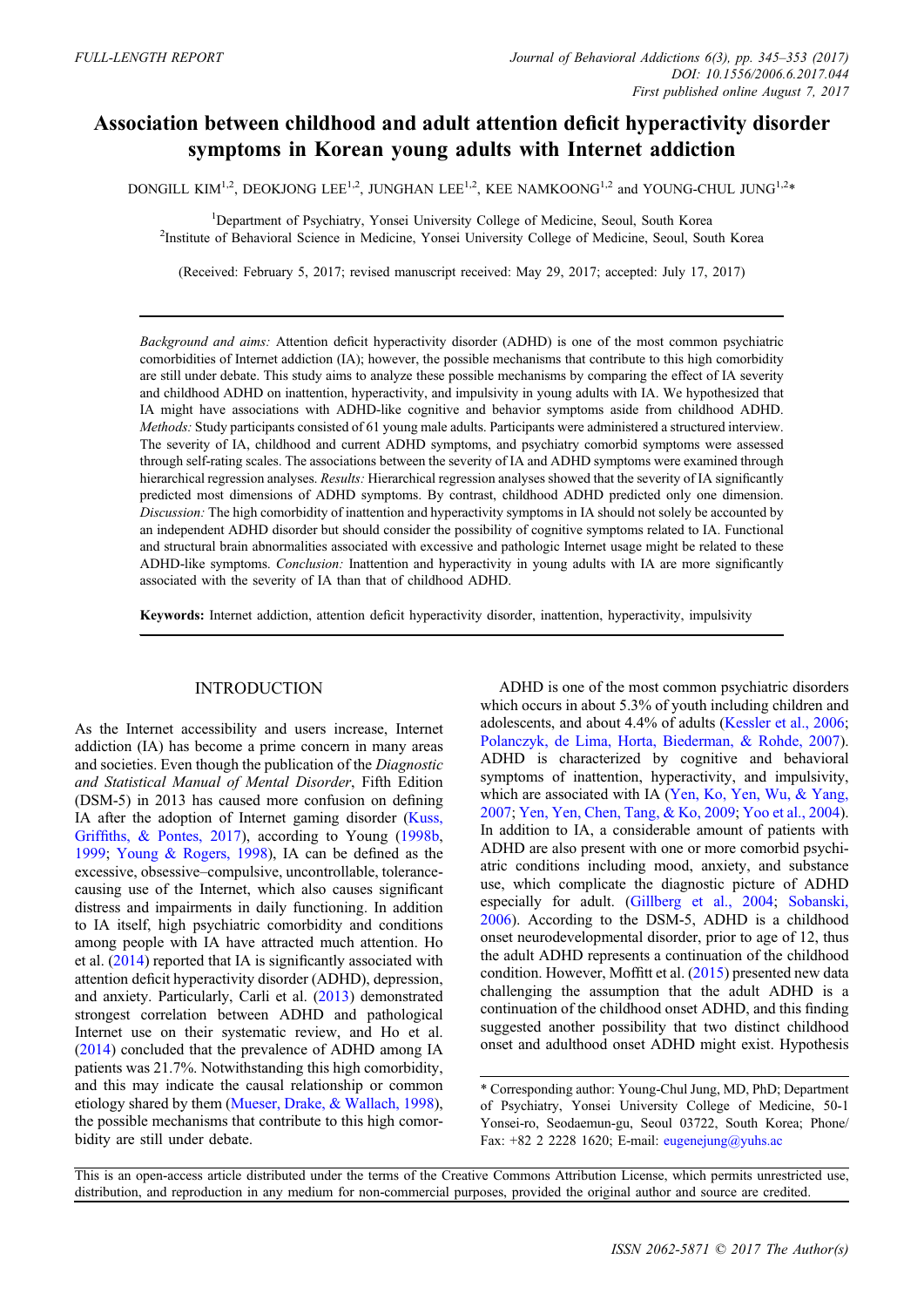supporting the existence of distinct adulthood onset ADHD suggests that poor maturation of cortical control during the adolescent might lead the ADHD-like symptoms in adult-hood [\(Castellanos, 2015](#page-6-0); Moffi[tt et al., 2015\)](#page-7-0) and considering IA is associated with changes in function and structure of the brain [\(Hong et al., 2013a](#page-7-0), [2013b](#page-7-0); [Kuss & Grif](#page-7-0)fiths, [2012](#page-7-0); [Weng et al., 2013](#page-8-0); [Yuan et al., 2011](#page-8-0); [Zhou et al.,](#page-8-0) [2011](#page-8-0)), this may explain the high comorbidity between IA and ADHD.

In this study, we compared the two investigated possibilities that can explain high comorbidity between IA and ADHD. First, individuals with childhood ADHD are more vulnerable to develop IA and their childhood ADHD symptoms persist until adulthood. Second, IA might be associated with adult ADHD-like cognitive symptoms aside from childhood ADHD and other psychiatric conditions. The objective of this study was to validate these two possibilities; therefore, we compared the effect of IA severity and childhood ADHD symptoms on adult ADHD symptoms in young adults with IA. We hypothesized that the level of IA would be positively associated with the severity of adult ADHD symptoms even after controlling the childhood ADHD and other psychiatric conditions.

#### METHODS

#### Participants and procedure

Participants were 61 men of age from 20 to 29 years old (mean age:  $23.61 \pm 2.34$  years old), recruited from online advertising. Participants were asked whether they had psychiatric medication on a regular basis, whether they had medical, neurological disorders that might affect the experiment, and whether they had experienced previous head trauma or seizures. Participants were administered Structured Clinical Interview for the DSM, Fourth Edition and Korean Wechsler Adult Intelligence Scale, Fourth Edition by a clinical research psychologist to exclude those who met criteria for a lifetime Axis I psychiatric diagnosis and intellectual disabilities, except childhood and adult ADHD. Through this process, participants with current or past psychiatric disorders, traumatic brain injury, medical, and neurological illness were excluded.

Psychometric self-reports were used to assess the participants' behavioral and personality features, including the Korean Adolescent Internet Addiction Scale (K-AIAS), Beck Depression Inventory (BDI), Beck Anxiety Inventory (BAI), Barratt Impulsiveness Scale-11 (BIS-11), and Korean version of Alcohol Use Disorders Identification Test (AUDIT-K). We evaluated the severity of childhood and adult ADHD symptoms through Korean Short version of Wender Utah ADHD Rating Scale (WURS-KS) and Korean Short version of Conners' Adult ADHD Rating Scale (CAARS-KS).

#### Measures

Internet addiction severity. We used the K-AIAS to evaluate the severity of IA symptoms. The K-AIAS is a Korean translation of the Young's Internet Addiction Test (YIAT),

except for a few words to fit the situation of high-school students. The structure and components of the K-AIAS and YIAT are identical, 6-level Likert scale to 20 questions. A total score of 20–49 points represents the average Internet user, and a score of 50–79 points represents users who are often experiencing problems with the Internet usage. A score of 80–100 points indicates that the participants are experiencing significant difficulties in the life due to the use of the Internet. The K-AIAS has satisfactory reliability and validity and the Cronbach's  $\alpha$  was .91 ([Kim, Lee, & Oh,](#page-7-0) [2003;](#page-7-0) [Young, 1998a\)](#page-8-0).

Depression and anxiety. Depressive and anxiety symptoms were evaluated using the BDI (Korean version) and BAI (Korean version), respectively. BDI and BAI are composed of 21 items, and the patients rate each symptom on a 4-point Likert scale in an increasing severity. In BDI, following severity levels are suggested: scores between 0 and 13 indicate minimal, between 14 and 19 mild, between 20 and 28 moderate, and between 29 and 63 severe depression. In BAI, following severity levels are suggested: scores between 0 and 7 indicate no anxiety, between 8 and 15 mild, between 16 and 25 moderate, and between 26 and 63 severe anxiety. Both scales have been validated on Korean populations. The Cronbach's  $\alpha$  was ranged from .78 to .85 for BDI and .91 for BAI [\(Beck & Steer, 1990](#page-6-0); [Beck, Steer, & Brown,](#page-6-0) [1996;](#page-6-0) [Beck, Ward, Mendelson, Mock, & Erbaugh, 1961](#page-6-0); [Lee & Song, 1991;](#page-7-0) [Yook & Kim, 1997](#page-8-0)).

Impulsivity. Impulsiveness symptom was evaluated using the Korean version of the BIS-11. The BIS-11 is one of the most often used tools to assess impulsivity. The original BIS-11 is composed of 30 items scored on a 4-point Likert scale and a level of impulsivity is measured by summing up the scores for each item. The higher score means more severe impulsiveness. It assesses the three main dimensions of impulsive behavior: attentional impulsiveness (a lack of focus on the ongoing task), motor impulsiveness (acting without thinking), and non-planning impulsiveness (items, orientation to the present rather than to the future). The Korean version of the BIS-11 consists of 23 items, so the number of items that measure each dimension is different, but the rest is the same. Heo et al. proved the reliability and validity of Korean version of BIS-11 in their study, and the Cronbach's  $\alpha$  of the scale was .686 [\(Heo, Oh, & Kim, 2012](#page-7-0); [Patton, Stanford, & Barratt, 1995\)](#page-7-0).

Alcohol use and related symptoms. We used the AUDIT-K to assess the participants' severity of alcohol use and related symptoms. AUDIT-K consists of 10 items; each question is scored from 0 to 4. Questions 1–3 evaluate participants' alcohol consumption, questions 4–6 examine abnormal drinking behavior, questions 7 and 8 assess adverse psychological reactions, and questions 9 and 10 evaluate alcohol-related problems. In the study with college students, Fleming et al. suggested the cut-off value of 8. Lee et al. proved the reliability and validity of AUDIT-K in their study and the Cronbach's  $\alpha$  of the scale was .92 [\(Babor, De](#page-6-0) [La Fuente, Saunders, & Grant, 1992](#page-6-0); [Fleming, Barry, &](#page-6-0) [MacDonald, 1991](#page-6-0); [Lee, Lee, Lee, Choi, & Namkoong,](#page-7-0) [2000\)](#page-7-0).

Childhood ADHD symptoms. We used a short version of WURS-KS, which was translated into Korean by Koo et al. to assess the childhood ADHD symptoms.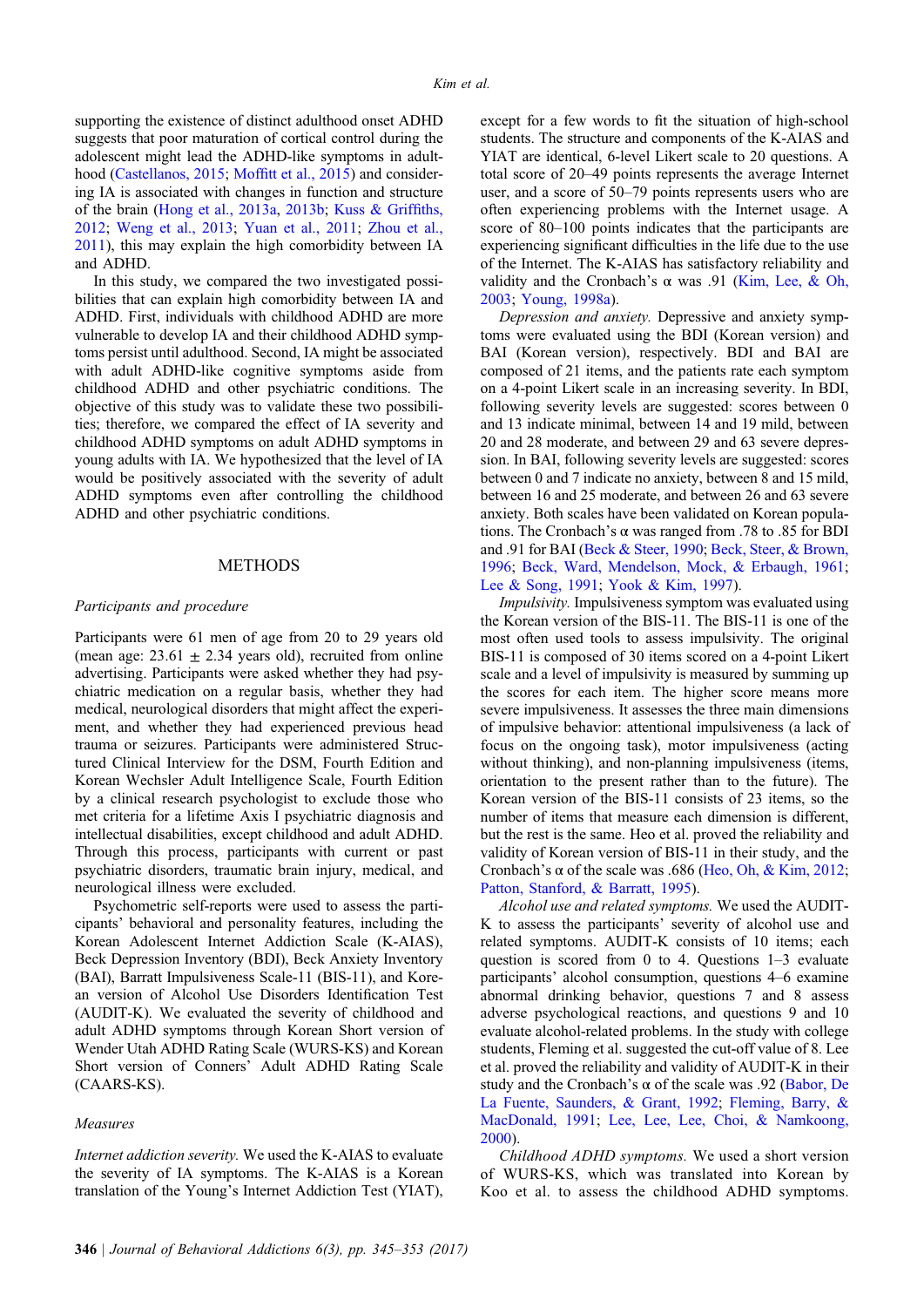The WURS is a self-report questionnaire for the retrospective assessment of childhood ADHD symptoms in adults for ADHD. The original WURS was composed of 61 items, but in this study, the short version consisting of 25 items was used. The original version of WURS correctly identified 86% of patients with ADHD, and the short version of it also demonstrated high sensitivity and specificity to provide the diagnosis of childhood ADHD when 36 points were applied as cut-off value. The validity and reliability analysis of Korean short version of WURS was performed with normal female Korean adults and demonstrated satisfactory reliability and validity. The Cronbach's  $\alpha$  was .93 ([Koo et al., 2009;](#page-7-0) [Ward, Wender,](#page-7-0) [& Reimherr, 1993\)](#page-7-0).

Adult ADHD symptoms. CAARS-KS was used to evaluate the adult ADHD symptoms in this study. The CAARS is one of the most widely used self-report questionnaire scales assessing adult ADHD symptoms, and we used its Korean short version, consisting of 20 items and four subscales: inattention–memory problems (IM), hyperactivity– restlessness (HR), impulsivity/emotional lability (IE), problems with self-concept (SC). It is known that T scores above 65 are clinically significant for each subscale. The reliability and validity of the CAARS-KS were established and the Cronbach's  $\alpha$  was .92 [\(Chang, 2008](#page-6-0); [Conners,](#page-6-0) [Erhardt, & Sparrow, 1999;](#page-6-0) [Erhardt, Epstein, Conners,](#page-6-0) [Parker, & Sitarenios, 1999\)](#page-6-0).

## Statistical analysis

Data analysis was performed using SPSS 21.0 statistical software (SPSS Inc., Chicago, IL, USA). First, to examine the correlations between IA, childhood ADHD symptoms, adult ADHD symptoms, depression, anxiety, impulsiveness, alcohol use, and related symptoms, we used the Pearson's correlations. Later, hierarchical multiple regression analysis was used to examine the individual association between the severity of IAs and the severity of adult ADHD symptoms. In every regression model, the effect of other psychiatric conditions including childhood ADHD symptoms was controlled. A two-tailed  $p$  value of less than .05 was considered statistically significant.

#### Ethics

This study was carried out under the guidelines for the use of human participants established by the Institutional Review Board at Yonsei University. The Institutional Review Board of the Yonsei University approved the study. Following a complete description of the scope of the study to all participants, written informed consent was obtained.

## RESULTS

Participants in this study were all males and their demographic and clinical characteristics are indicated in Table 1. The average K-AIAS score of the participants was 51.16  $(SD = 20.263)$  points. In this study, there were 35 participants (57%) who exceeded 50 points, which is a criterion for mild Internet addiction. According to the structural

Table 1. Demographic and clinical characteristics of study sample  $(N = 61)$ 

| Age, median                    | $23.61 + 2.340$    |
|--------------------------------|--------------------|
| Verbal IO                      | $102.62 + 12.636$  |
| Performance IO                 | $102.62 + 17.431$  |
| K-AJAS                         | $51.16 + 20.263$   |
| WURS-KS                        | $35.97 + 21.182$   |
| AUDIT-K                        | $10.39 \pm 7.142$  |
| <b>BDI</b>                     | $12.34 + 7.780$    |
| <b>BAI</b>                     | $10.74 + 8.858$    |
| <b>BIS-11</b>                  | $58.95 + 10.681$   |
| Cognitive impulsiveness        | $17.10 \pm 3.064$  |
| Motor impulsiveness            | $18.44 \pm 5.166$  |
| Non-planning impulsiveness     | $23.36 + 4.390$    |
| CAARS-KS                       |                    |
| Inattention/memory problems    | $53.15 \pm 7.916$  |
| Hyperactivity/restless         | $51.03 + 6.950$    |
| Impulsivity/emotional lability | $53.02 \pm 7.544$  |
| Problems with self-concept     | $69.43 \pm 11.869$ |

Note. Verbal intelligence quotient (IQ) and performance IQ were assessed with Korean Wechsler Adult Intelligence Scale, Fourth Edition (K-WAIS-IV). K-AIAS: Korean Adolescent Internet Addiction Scale; WURS-KS: Korean Short version of Wender Utah Rating Scale; AUDIT-K: Korean version of Alcohol Use Disorder Identification Test; BDI: Beck Depression Inventory; BAI: Beck Anxiety Inventory; BIS-11: Barratt Impulsiveness Scale-11; CAARS-KS: Korean Short version of Conner's Adult ADHD Rating Scale.

interview and CAARS-KS, only two participants (3%) met the clinical criteria of adult ADHD.

The results of correlation analysis are shown in Table [2.](#page-3-0) According to the results, all subscale scores of the adult ADHD symptoms showed significant correlations with IA, childhood ADHD, AUDIT-K scores, depression, and anxiety symptoms. On the other hands, impulsiveness symptom on BIS-11 did not significantly correlate with adult ADHD symptom dimensions, except SC dimension. As most of the psychiatric conditions showed significant correlations with adult ADHD symptoms, we used hierarchical multiple regression analysis to examine the individual associations between IA and each adult ADHD symptom dimension in three regression models.

The results of multiple regression analysis are shown in Table [3.](#page-4-0) Every adult ADHD symptom dimension measured by CAARS-KS is analyzed respectively. In Table [3](#page-4-0), IM dimension is indicated. The results of model 1 ( $F = 11.485$ ,  $p < .001$ ) revealed that more severe depression symptom on the BDI was significantly associated with more severe IM symptom. Childhood ADHD symptom on the WURS-KS was then added to model 2 ( $F = 10.400$ ,  $p < .001$ ) and revealed that childhood ADHD symptom was not significantly associated the severity of IM. In model 3 ( $F = 10.858$ ,  $p < .001$ ), IA severity on the K-AIAS was added and the results showed that the more severe IA was associated with the more severe IM.

The result of HR dimension analysis is demonstrated in Table [3.](#page-4-0) In model 1 ( $F = 14.867$ ,  $p < .001$ ), more severe anxiety and alcohol-related symptoms on the BAI and AUDIT-K were significantly associated with more severe HR symptom. In model 2 ( $F = 12.784$ ,  $p < .001$ ), childhood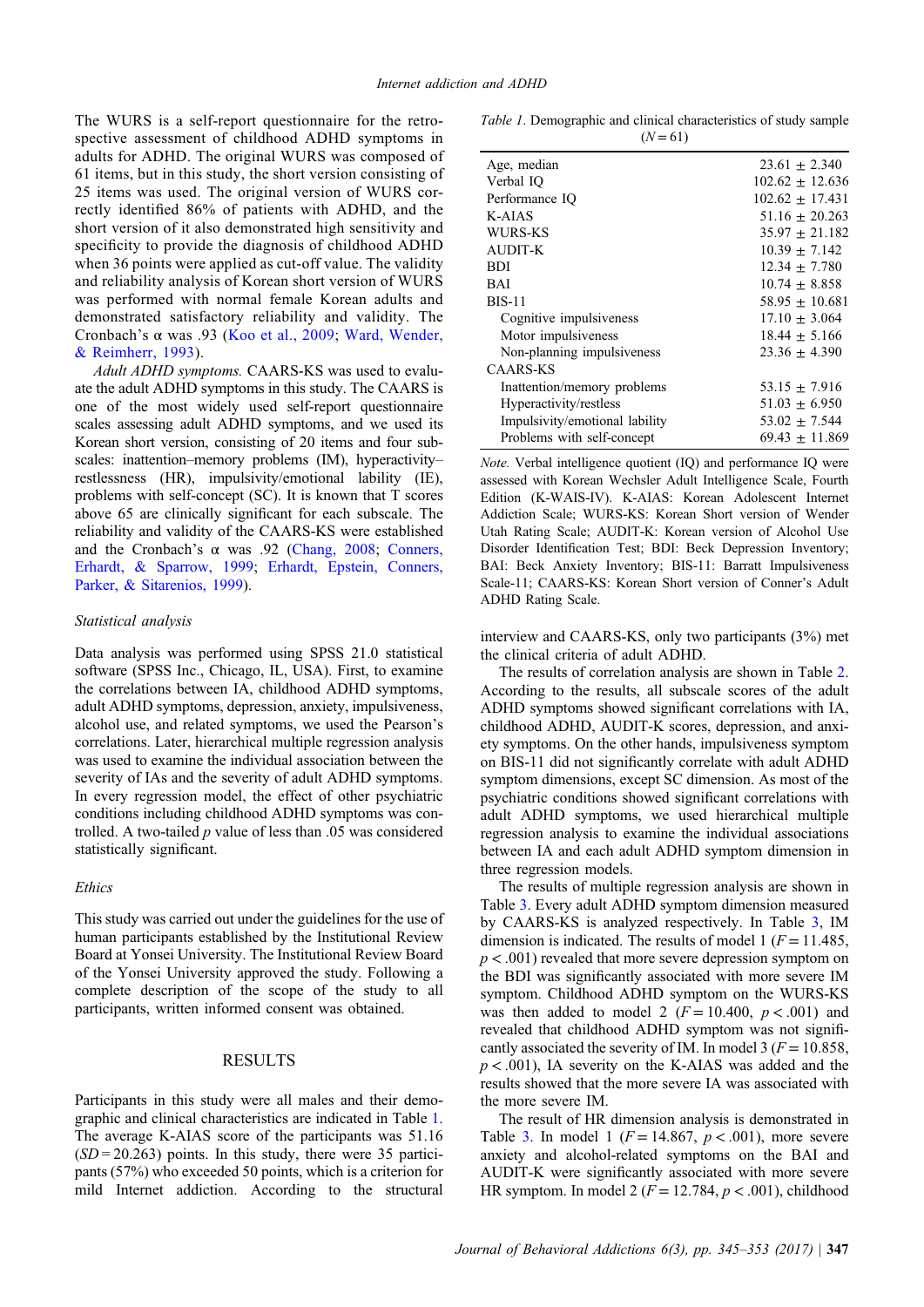<span id="page-3-0"></span>

|                                                                              |           |          |           |            |                    | Table 2. Correlations between scale scores                                |                                                     |                                                      |                                                                                              |                                                                                                                      |                                                                                              |                                                                            |
|------------------------------------------------------------------------------|-----------|----------|-----------|------------|--------------------|---------------------------------------------------------------------------|-----------------------------------------------------|------------------------------------------------------|----------------------------------------------------------------------------------------------|----------------------------------------------------------------------------------------------------------------------|----------------------------------------------------------------------------------------------|----------------------------------------------------------------------------|
|                                                                              |           |          |           |            | $\circ$            |                                                                           | $\infty$                                            | $\circ$                                              | $\Xi$                                                                                        |                                                                                                                      | $\overline{5}$                                                                               | $\frac{3}{2}$                                                              |
| . K-AIAS                                                                     | $0.485**$ | $0.268*$ | $0.518**$ | $0.477**$  | $0.334**$          |                                                                           | $0.305*$                                            | $0.361**$                                            | $0.585**$                                                                                    | $0.579**$                                                                                                            | $0.601**$                                                                                    | $0.568**$                                                                  |
| WURS-KS                                                                      |           | $0.312*$ | $0.456**$ | $0.648**$  | $0.388**$<br>0.182 | $\begin{array}{c} 0.108 \\ 0.110 \\ -0.085 \\ 0.051 \\ 0.029 \end{array}$ | 0.446**<br>0.199<br>0.259**<br>0.376***<br>0.872*46 |                                                      |                                                                                              |                                                                                                                      |                                                                                              |                                                                            |
| AUDIT-K                                                                      |           |          | $0.262*$  | $0.392***$ |                    |                                                                           |                                                     |                                                      |                                                                                              |                                                                                                                      |                                                                                              |                                                                            |
| l. BDI                                                                       |           |          | $\mid$    | $0.712**$  | 0.203              |                                                                           |                                                     |                                                      |                                                                                              |                                                                                                                      |                                                                                              |                                                                            |
| $\begin{array}{c} 5. \text{ BAI} \\ 6. \text{ BIS-11} \end{array}$           |           |          |           |            |                    |                                                                           |                                                     |                                                      |                                                                                              |                                                                                                                      |                                                                                              |                                                                            |
|                                                                              |           |          |           |            |                    | $0.789**$                                                                 |                                                     |                                                      |                                                                                              |                                                                                                                      |                                                                                              |                                                                            |
| 7. BIS-Cog                                                                   |           |          |           |            |                    |                                                                           |                                                     | $0.328**$<br>0.261*<br>0.133<br>0.0.845**<br>0.570** | $0.507**$<br>$0.314**$<br>$0.634**$<br>$0.636**$<br>$0.117$<br>$0.117$<br>$0.142$<br>$0.142$ | $0.550**$<br>$0.520**$<br>$0.498**$<br>$0.657**$<br>$0.169$<br>$0.169$<br>$0.209$<br>$0.191$<br>$0.191$<br>$0.668**$ | $0.572**$<br>$0.412**$<br>$0.531**$<br>$0.630**$<br>$0.177$<br>$0.100$<br>$0.182$<br>$0.212$ | $0.500$ **<br>0.298*<br>0.699***<br>0.579**<br>0.257*<br>0.257*<br>0.697** |
| 8. BIS-Motor<br>9. BIS-Non                                                   |           |          |           |            |                    |                                                                           |                                                     |                                                      |                                                                                              |                                                                                                                      |                                                                                              |                                                                            |
|                                                                              |           |          |           |            |                    |                                                                           |                                                     |                                                      |                                                                                              |                                                                                                                      |                                                                                              |                                                                            |
| $\begin{array}{c} \n 10. \text{ C-IM} \\ \n 11. \text{ C-HR} \n \end{array}$ |           |          |           |            |                    |                                                                           |                                                     |                                                      |                                                                                              |                                                                                                                      |                                                                                              |                                                                            |
|                                                                              |           |          |           |            |                    |                                                                           |                                                     |                                                      |                                                                                              |                                                                                                                      | $0.741**$                                                                                    | 1.599**                                                                    |
| 12. C-IE                                                                     |           |          |           |            |                    |                                                                           |                                                     |                                                      |                                                                                              |                                                                                                                      |                                                                                              | $0.589**$                                                                  |
| 13. C-SC                                                                     |           |          |           |            |                    |                                                                           |                                                     |                                                      |                                                                                              |                                                                                                                      |                                                                                              |                                                                            |
|                                                                              |           |          |           |            |                    |                                                                           |                                                     |                                                      |                                                                                              |                                                                                                                      |                                                                                              |                                                                            |

BDI: Beck Depression Inventory; BAI: Beck Anxiety Inventory; BIS-11: Barratt Impulsiveness Scale-11; BIS-Cog: Barratt Impulsiveness Scale - cognitive impulsiveness; BIS-Motor: Barratt Impulsiveness Scale - motor impulsiveness; BIS-Non: Barratt Impulsiveness Scale - non-plaming impulsiveness; CAARS-KS: Korean Short version of Conner's Adult ADHD Rating Scale; C-IM: Vote. K-AIAS: Korean Adolescent Internet Addiction Scale; WURS-KS: Korean Short version of Wender Utah Rating Scale; AUDIT-K: Korean version of Alcohol Use Disorder Identification Test; fication Test; – cognitive impulsiveness; BIS-Motor: Barratt – non-planning impulsiveness; CAARS-KS: Korean Short version of Conner's Adult ADHD Rating Scale; C-IM: – impulsivity/ Conner's Adult ADHD Rating Scale - inattention/memory problems; C-HR: Conner's Adult ADHD Rating Scale - hyperactivity/restless; C-IE: Conner's Adult ADHD Rating Scale - impulsivity, Note. K-AIAS: Korean Adolescent Internet Addiction Scale; WURS-KS: Korean Short version of Wender Utah Rating Scale; AUDIT-K: Korean version of Alcohol Use Disorder Identi – hyperactivity/restless; C-IE: Conner's Adult ADHD Rating Scale BDI: Beck Depression Inventory; BAI: Beck Anxiety Inventory; BIS-11: Barratt Impulsiveness Scale-11; BIS-Cog: Barratt Impulsiveness Scale – inattention/memory problems; C-HR: Conner's Adult ADHD Rating Scale – problems with self-concept. emotional lability; C-SC: Conner's Adult ADHD Rating Scale - problems with self-concept – motor impulsiveness; BIS-Non: Barratt Impulsiveness Scale emotional lability; C-SC: Conner's Adult ADHD Rating Scale Conner's Adult ADHD Rating Scale Impulsiveness Scale  $\leq$ .01. \* $p < 0.05$ . \*\*p

ADHD symptom on the WURS-KS was added and showed no significant association with HR symptom dimension of adult ADHD symptoms. IA symptom on the K-AIAS was then added in model 3 ( $F = 13.708$ ,  $p < .001$ ), and the results showed that the more severe IA was significantly associated with the more severe HR.

The result of IE dimension is demonstrated in Table [3.](#page-4-0) The results of model 1 ( $F = 11.194$ ,  $p < .001$ ) indicated that more severe anxiety symptom on BAI was significantly associated with more severe IE symptom. Childhood ADHD symptom on the WURS-KS was then added to model 2 ( $F = 10.473$ ,  $p < .001$ ) and indicated that more severe childhood ADHD symptom was associated with more severe IE. In model 3  $(F = 11.528, p < .001)$ . IA severity on the K-AIAS was added, and demonstrated significant association between IA and IE.

The result of SC dimension is shown in Table [3.](#page-4-0) In model 1 ( $F = 15.259$ ,  $p < .001$ ), depression symptom on the BDI showed a significant association with SC symptom. In model 2 ( $F = 12.870$ ,  $p < .001$ ) and model 3  $(F = 11.846, p < .001)$ , childhood ADHD symptom and IA severity on WURS-KS and K-AIAS were added, respectively, but showed no significant association with the SC.

## DISCUSSION

In this study, most of participants, 35 participants (57%), were classified to have IA when applying the Young's criteria defining score 50 as mild IA [\(Hardie & Tee,](#page-7-0) [2007](#page-7-0); [Young, 1998b](#page-8-0)). Also, the average score of K-AIAS was high (mean score = 51.2,  $SD = 20.3$ ), in comparison with the other psychiatric conditions like BDI, BAI, BIS-11, AUDIT-K, and WURS-KS.

Consistent with the previous studies ([Dalbudak &](#page-6-0) [Evren, 2014](#page-6-0); [Yen et al., 2009,](#page-8-0) [2017;](#page-8-0) [Yoo et al., 2004](#page-8-0)), we found significant associations between the severity of IA and the severity of ADHD symptoms. Similarly, other psychiatric comorbid conditions like depression, anxiety, and alcohol-related symptoms also showed significant correlations with the adult ADHD symptoms in line with the previous studies ([Fischer et al., 2007;](#page-6-0) [Kessler et al.,](#page-7-0) [2006;](#page-7-0) [Ni & Gau, 2015](#page-7-0); [Sobanski et al., 2007\)](#page-7-0).

The main finding of this study, which is also consistent with our hypothesis, was that the severity of IA was significantly associated with the level of most dimensions of adult ADHD symptoms even after controlling the childhood ADHD symptom and other psychiatric comorbid conditions. Only SC dimension, which presenting low self-regard and deficit in self-confidence, did not show the significant association with IA severity. This result can be explained by several studies by Chang ([2008\)](#page-6-0) and Kim, Lee, Cho, Lee, and Kim [\(2005\)](#page-7-0), which indicated SC symptom dimension in CAARS-KS as an additional scale evaluating secondary problems caused by core symptoms of ADHD like hyperactivity, inattention, and impulsivity. In this study, only severity of depression symptom significantly predicted the level of SC symptom dimension. Considering these findings, it might be concluded that the severity of IA significantly predicted all core symptom dimensions of adult ADHD.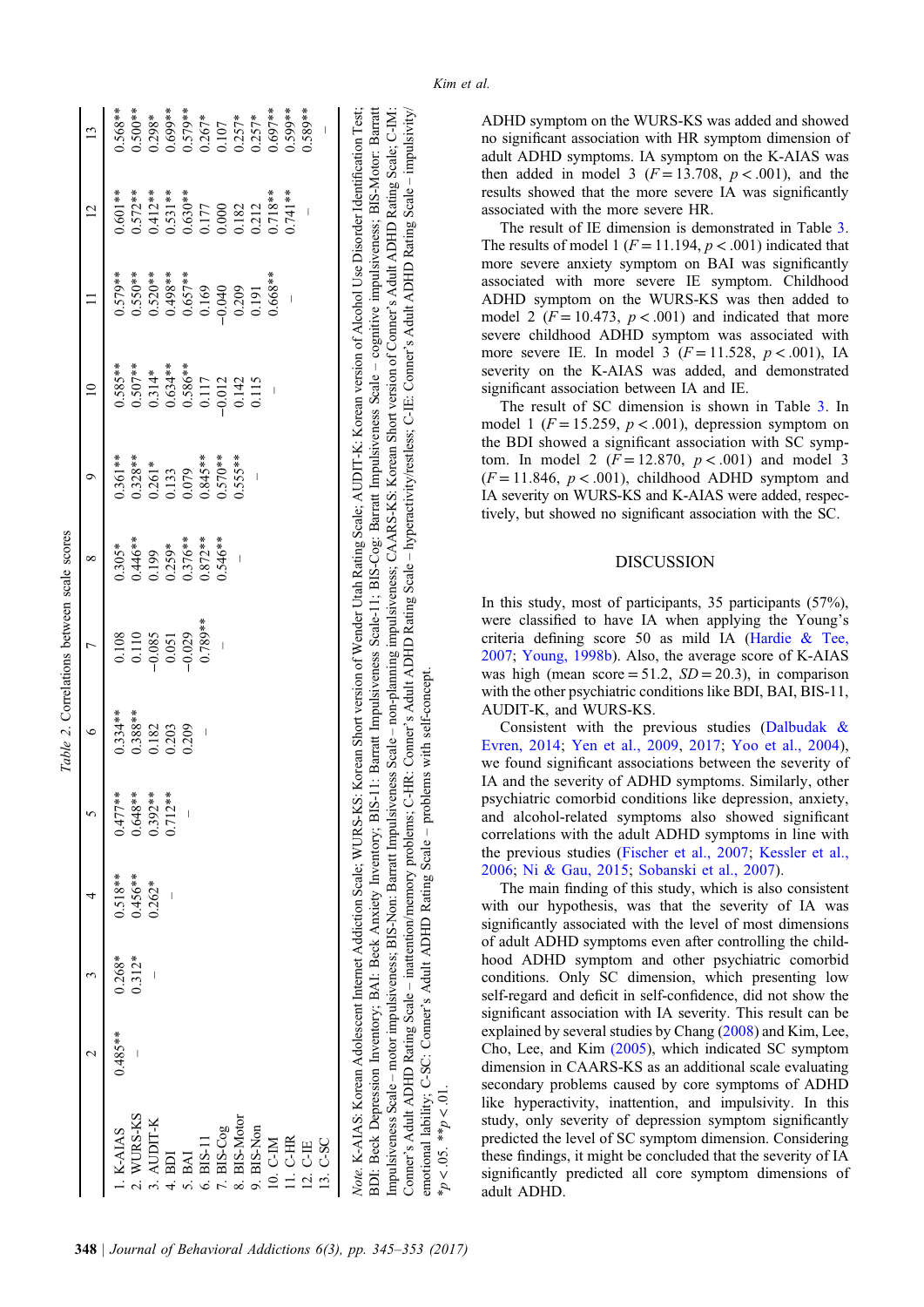## Internet addiction and ADHD

|                        |                                              |                  | Unstandardized coefficients | Standardized coefficient |                  |                  |
|------------------------|----------------------------------------------|------------------|-----------------------------|--------------------------|------------------|------------------|
|                        |                                              | $\boldsymbol{B}$ | Standard error              | $\beta$                  | $\boldsymbol{t}$ | $\boldsymbol{p}$ |
|                        | Inattention/memory problems                  |                  |                             |                          |                  |                  |
| Model 1 <sup>a</sup>   | <b>BDI</b>                                   | 0.456            | 0.144                       | .448                     | 3.166            | $.003**$         |
|                        | <b>BAI</b>                                   | 0.207            | 0.132                       | .232                     | 1.563            | .124             |
|                        | <b>AUDIT-K</b>                               | 0.126            | 0.120                       | .114                     | 1.051            | .298             |
|                        | <b>BIS-11</b>                                | $-0.032$         | 0.076                       | $-.043$                  | $-0.424$         | .673             |
| Model $2^b$            | $\operatorname{BDI}$                         | 0.466            | 0.141                       | .458                     | 3.313            | $.002**$         |
|                        | BAI                                          | 0.065            | 0.149                       | .073                     | 0.437            | .664             |
|                        | <b>AUDIT-K</b>                               | 0.115            | 0.117                       | .104                     | 0.982            | .330             |
|                        | <b>BIS-11</b>                                | $-0.083$         | 0.078                       | $-.112$                  | $-1.060$         | .294             |
|                        | WURS-KS                                      | 0.098            | 0.050                       | .263                     | 1.944            | .057             |
| Model $3c$             | <b>BDI</b>                                   | 0.355            | 0.140                       | .349                     | 2.545            | $.014*$          |
|                        | BAI                                          | 0.060            | 0.141                       | .067                     | 0.425            | .672             |
|                        | <b>AUDIT-K</b>                               | 0.092            | 0.112                       | .083                     | 0.821            | .415             |
|                        | <b>BIS-11</b>                                | $-0.119$         | 0.076                       | $-.161$                  | $-1.579$         | .120             |
|                        | WURS-KS                                      | 0.071            | 0.049                       | .191                     | 1.457            | .151             |
|                        | <b>YIAT</b>                                  | 0.122            | 0.045                       | .311                     | 2.691            | $.009**$         |
| Hyperactivity/restless |                                              |                  |                             |                          |                  |                  |
| Model $1d$             | <b>BDI</b>                                   | 0.065            | 0.119                       | .072                     | 0.543            | .589             |
|                        | BAI                                          | 0.380            | 0.109                       | .484                     | 3.474            | $.001**$         |
|                        | <b>AUDIT-K</b>                               | 0.303            | 0.099                       | .312                     | 3.060            | $.003**$         |
|                        | <b>BIS-11</b>                                | $-0.002$         | 0.063                       | $-.003$                  | $-0.033$         | .974             |
| Model 2 <sup>e</sup>   | <b>BDI</b>                                   | 0.072            | 0.117                       | $.080\,$                 | 0.612            | .543             |
|                        | <b>BAI</b>                                   | 0.280            | 0.124                       | .357                     | 2.265            | $.027*$          |
|                        | <b>AUDIT-K</b>                               | 0.296            | 0.098                       | .304                     | 3.023            | $.004**$         |
|                        | <b>BIS-11</b>                                | $-0.038$         | 0.065                       | $-.058$                  | $-0.579$         | .565             |
|                        | WURS-KS                                      | 0.069            | 0.042                       | .210                     | 1.635            | .108             |
| Model 3 <sup>f</sup>   | <b>BDI</b>                                   | $-0.030$         | 0.115                       | $-.033$                  | $-0.261$         | .795             |
|                        | <b>BAI</b>                                   | 0.275            | 0.116                       | .351                     | 2.384            | $.021*$          |
|                        | <b>AUDIT-K</b>                               | 0.274            | 0.092                       | .281                     | 2.989            | $.004**$         |
|                        | <b>BIS-11</b>                                | $-0.071$         | 0.062                       | $-.109$                  | $-1.143$         | .258             |
|                        | WURS-KS                                      | 0.044            | 0.040                       | .134                     | 1.098            | .277             |
|                        | <b>YIAT</b>                                  | 0.111            | 0.037                       | .325                     | 3.003            | $.004**$         |
| Model 1 <sup>g</sup>   | Impulsivity/emotional lability<br><b>BDI</b> | 0.166            |                             |                          | 1.201            |                  |
|                        |                                              |                  | 0.138                       | .171                     |                  | .235             |
|                        | <b>BAI</b>                                   | 0.365            | 0.127                       | .428                     | 2.872            | $.006**$         |
|                        | <b>AUDIT-K</b><br><b>BIS-11</b>              | 0.207<br>0.012   | 0.115<br>0.073              | .196<br>.017             | 1.797<br>0.169   | .078<br>.866     |
| Model $2^h$            | <b>BDI</b>                                   | 0.177            | 0.134                       | .182                     | 1.319            | .193             |
|                        |                                              | 0.215            | 0.141                       | .252                     | 1.519            |                  |
|                        | BAI                                          | 0.195            | 0.112                       | .185                     | 1.749            | .134<br>.086     |
|                        | <b>AUDIT-K</b><br><b>BIS-11</b>              | $-0.042$         | 0.075                       | $-.059$                  | $-0.558$         | .579             |
|                        | <b>WURS-KS</b>                               | 0.104            | 0.048                       | .291                     | 2.159            | $.035*$          |
| Model $3^i$            | <b>BDI</b>                                   | 0.060            | 0.131                       | .062                     | 0.459            | .648             |
|                        | BAI                                          | 0.209            | 0.132                       | .246                     | 1.586            | .118             |
|                        | <b>AUDIT-K</b>                               | 0.170            | 0.105                       | .161                     | 1.630            | .109             |
|                        | <b>BIS-11</b>                                | $-0.080$         | 0.071                       | $-.113$                  | $-1.124$         | .266             |
|                        | WURS-KS                                      | 0.075            | 0.046                       | .212                     | 1.645            | .106             |
|                        | <b>YIAT</b>                                  | 0.128            | 0.042                       | .343                     | 3.016            | $.004**$         |
|                        | Problems with self-concept                   |                  |                             |                          |                  |                  |
| Model $1^j$            | BDI                                          | 0.873            | 0.202                       | .572                     | 4.330            | $< 0.01**$       |
|                        | BAI                                          | 0.156            | 0.185                       | .116                     | 0.841            | .404             |
|                        | <b>AUDIT-K</b>                               | 0.136            | 0.168                       | .082                     | 0.810            | .421             |
|                        | <b>BIS-11</b>                                | 0.124            | 0.106                       | .112                     | 1.172            | 0.246            |
| Model $2^k$            | BDI                                          | 0.884            | 0.200                       | .579                     | 4.424            | $< .001**$       |
|                        | BAI                                          | 0.005            | 0.211                       | .004                     | 0.025            | .980             |
|                        | <b>AUDIT-K</b>                               | 0.125            | 0.167                       | .075                     | 0.748            | .458             |
|                        |                                              |                  |                             |                          |                  |                  |

<span id="page-4-0"></span>Table 3. Hierarchical linear regression model when difference scores of Conner's Adult ADHD Rating Scale were taken as dependent variables

(Continued)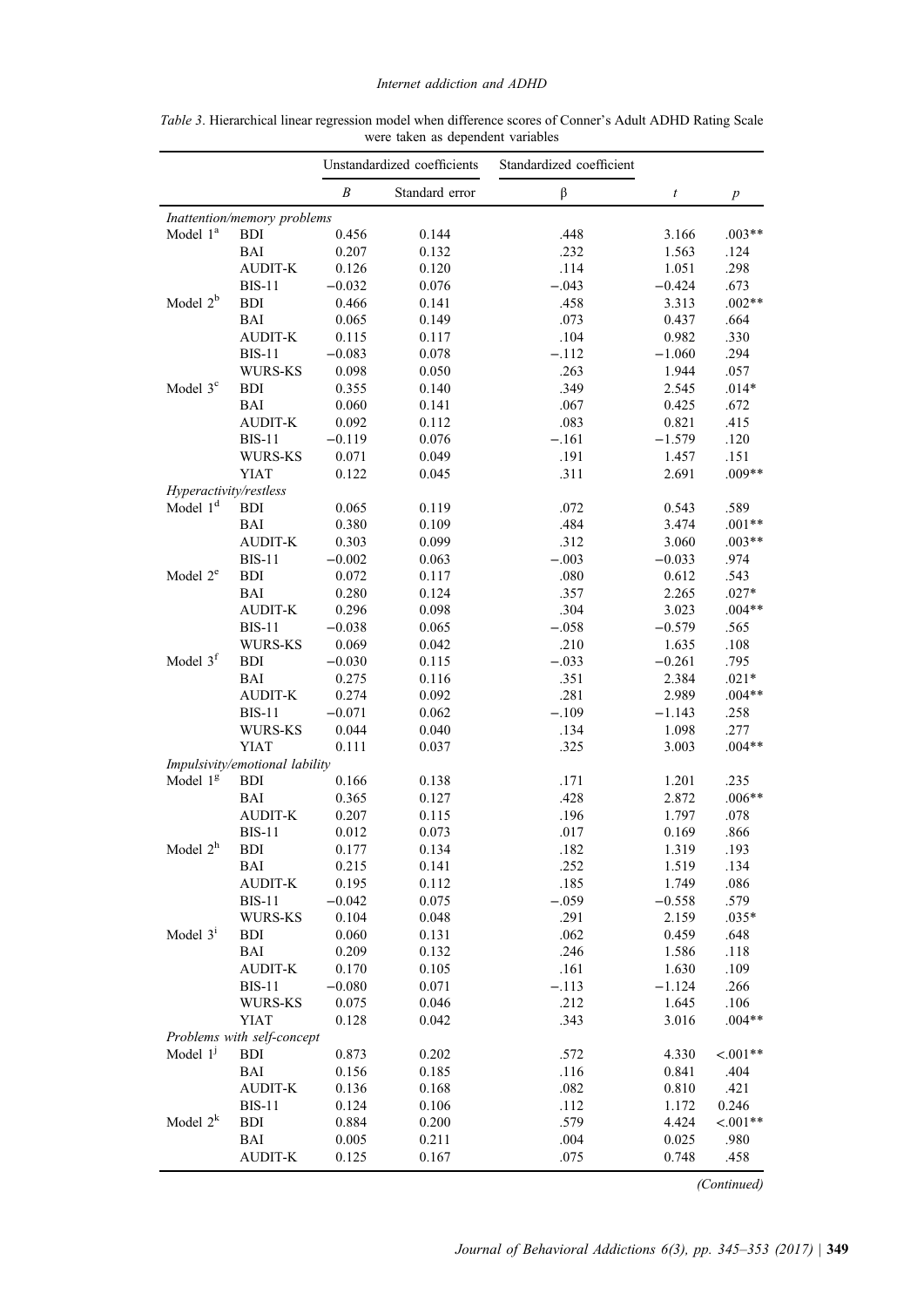|            |                |         | Unstandardized coefficients | Standardized coefficient |       |                  |
|------------|----------------|---------|-----------------------------|--------------------------|-------|------------------|
|            |                | B       | Standard error              | β                        |       | $\boldsymbol{p}$ |
|            | <b>BIS-11</b>  | 0.070   | 0.111                       | .063                     | 0.629 | .532             |
|            | <b>WURS-KS</b> | 0.104   | 0.072                       | .186                     | 1.452 | .152             |
| Model $31$ | <b>BDI</b>     | 0.768   | 0.204                       | .504                     | 3.763 | $< 0.01**$       |
|            | <b>BAI</b>     | < 0.001 | 0.206                       | .000                     | 0.000 | .999             |
|            | <b>AUDIT-K</b> | 0.100   | 0.163                       | .060                     | 0.613 | .543             |
|            | <b>BIS-11</b>  | 0.033   | 0.111                       | .029                     | 0.295 | .769             |
|            | <b>WURS-KS</b> | 0.076   | 0.072                       | .136                     | 1.064 | .292             |
|            | YIAT           | 0.126   | 0.066                       | .215                     | 1.907 | .062             |

Table 3. (Continued)

Note. BDI: Beck Depression Inventory; BAI: Beck Anxiety Inventory; BIS-11: Barratt Impulsiveness Scale-11; AUDIT-K: Korean version of Alcohol Use Disorder Identification Test; WURS-KS: Korean Short version of Wender Utah Rating Scale; YIAT: Korean version of Young's Internet Addiction Test. <sup>a</sup>

<sup>a</sup>Variables entered in the first step: BDI, BAI, AUDIT-K, BIS-11;  $F = 11.485$ ;  $df = 4$ , 56;  $p < .001$ ; adjusted  $R^2 = 0.411$ .

<sup>b</sup>Variables entered in the second step: WURS-KS;  $F = 10.400$ ;  $df = 5$ , 55;  $p < .001$ ; adjusted  $R^2 = 0.439$ ;  $R^2$  change = 0.035.

<sup>c</sup>Variables entered in the third step: YIAT;  $F = 10.858$ ;  $df = 6$ , 54;  $p < .001$ ; adjusted  $R^2 = 0.496$ ;  $R^2$  change = 0.061.

<sup>d</sup>Variables entered in the first step: BDI, BAI, AUDIT-K, BIS-11;  $F = 14.867$ ;  $df = 4$ , 56;  $p < .001$ ; adjusted  $R^2 = 0.480$ .

<sup>e</sup>Variables entered in the second step: WURS-KS;  $F = 12.784$ ;  $df = 5$ , 55; p < .001; adjusted  $R^2 = 0.495$ ;  $R^2$  change = 0.022. <sup>f</sup>Variables entered in the third step: YIAT;  $F = 13.708$ ;  $df = 6$ , 54;  $p < .001$ ; adjusted  $R^2 = 0.560$ ;

 $R^2$  change = 0.066. <sup>g</sup>Variables entered in the first step: BDI, BAI, AUDIT-K, BIS-11;  $F = 11.194$ ;  $df = 4$ , 56;  $p < .001$ ; adjusted

 $R^2 = 0.405$ . <sup>h</sup>Variables entered in the second step: WURS-KS;  $F = 10.473$ ;  $df = 5$ , 55;  $p < .001$ ; adjusted  $R^2 = 0.441$ ;  $R^2$  change = 0.043.

<sup>i</sup>Variables entered in the third step: YIAT;  $F = 11.528$ ;  $df = 6$ , 54;  $p < .001$ ; adjusted  $R^2 = 0.513$ ;

 $R^2$  change = 0.074.

<sup>j</sup>Variables entered in the first step: BDI, BAI, AUDIT-KS, BIS-11;  $F = 15.259$ ;  $df = 4$ , 56;  $p < .001$ ; adjusted  $R^2 = 0.487$ .

<sup>k</sup>Variables entered in the second step: WURS-KS;  $F = 12.870$ ;  $df = 5$ , 55;  $p < .001$ ; adjusted  $R^2 = 0.497$ ;  $R^2$  change = 0.018.

<sup>1</sup>Variables entered in the third step: YIAT;  $F = 11.846$ ;  $df = 6$ , 54;  $p < .001$ ; adjusted  $R^2 = 0.520$ ;  $R^2$  change = 0.029.  $*_{p}$  < .05.  $*_{p}$  < .01.

Another interesting finding was that, unlike the common belief, the severity of childhood ADHD symptom did not show significant associations with most dimensions of adult ADHD symptoms. Only IE dimension demonstrated significant association with childhood ADHD symptom in regression analysis model 2 (see Table [3](#page-4-0)). However, this significant association of childhood ADHD symptom with IE disappeared after IA severity was included into regression model, indicating that IA severity had more significant association with IE than did childhood ADHD.

Current findings in this study may shed light on the relationship between severity and ADHD. Either two possibilities explaining high comorbidity between IA and ADHD, our results supported the hypothesis indicating the existence of distinct adulthood onset ADHDlike symptoms. Contrary to the conventional concept of adult ADHD regarding as continuation of childhood

ADHD condition ([Halperin, Trampush, Miller, Marks,](#page-7-0) [& Newcorn, 2008;](#page-7-0) [Lara et al., 2009](#page-7-0)), recent findings indicated that two distinct childhood onset and adulthood onset ADHD might exist and adult ADHD is not a simple continuation of childhood ADHD [\(Castellanos, 2015](#page-6-0); Moffi[tt et al., 2015](#page-7-0)). In line with these findings, this study indicated that the current ADHD symptoms showed more significant associations with IA than the childhood ADHD symptom on WURS. Moreover, childhood ADHD symptom severity itself did not demonstrate significant correlations with core adult ADHD symptom except IE dimension in this study.

Previous studies indicated that the adult ADHD status is linked with the developmental trajectories of cortical components, and white matter alterations of several networks ([Cortese et al., 2013;](#page-6-0) [Karama & Evans, 2013](#page-7-0); [Shaw et al.,](#page-7-0) [2013\)](#page-7-0). Similarly, recent studies have demonstrated that IA might cause functional, structural changes, and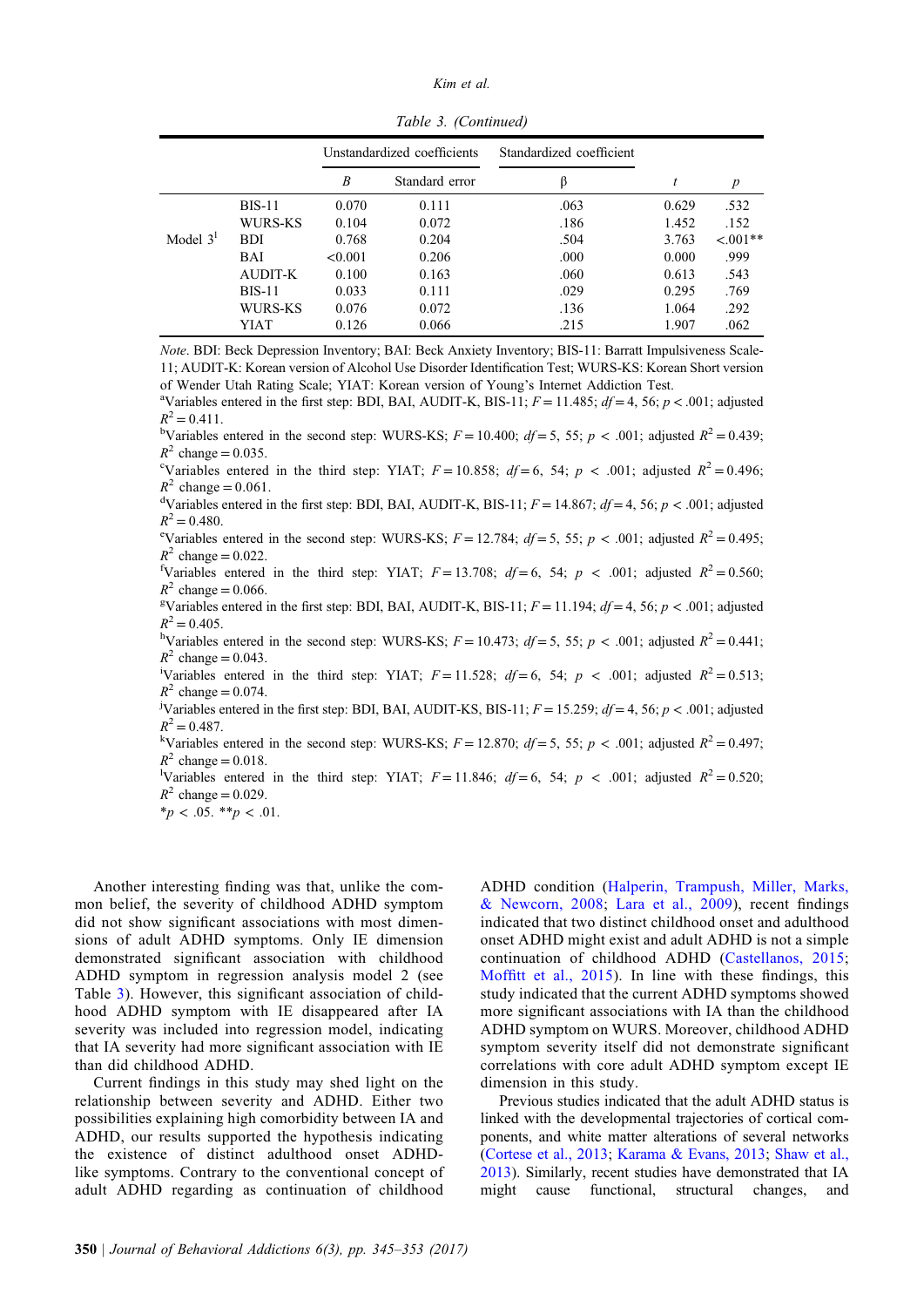<span id="page-6-0"></span>abnormalities in brain ([Hong et al., 2013a](#page-7-0), [2013b;](#page-7-0) [Kuss &](#page-7-0) Griffi[ths, 2012;](#page-7-0) [Lin et al., 2012;](#page-7-0) [Weng et al., 2013;](#page-8-0) [Yuan](#page-8-0) [et al., 2011;](#page-8-0) [Zhou et al., 2011](#page-8-0)). Based on these findings, we might speculate that functional and structural brain abnormalities related to IA might also be related to adult ADHDlike cognitive symptoms, which should be differentiated from an independent ADHD disorder. The high comorbidity between IA and ADHD [\(Ho et al., 2014\)](#page-7-0) might be accounted by cognitive and behavior symptoms related to IA rather than symptoms of an independent ADHD disorder.

This study had some limitations. First of all, use of self-rating scales to evaluate IA and other psychiatric conditions can be considered as a limitation. Second, all participants were young adult males with no psychiatric history who recruited from online advertisements. This kind of self-selected convenience sampling method might have biased the findings of the study. In addition, this restricted participant selection limits the extent of generalizability of the findings in the study, making it not possible to generalize to the females, different age groups, and patients who need clinical interventions. Especially, since the psychiatric symptoms of the participants who have no psychiatric history were evaluated, it is considered that there is a limit to apply the results of this study to clinical psychiatric patients. To generalize the present results, we need to study more representative sample of the population and actual psychiatric patients. Third, as this study was based on retrospective recall of childhood symptoms, participants' report of childhood symptoms could not be validated and we could not establish causal relationships among variables.

# **CONCLUSIONS**

Inattention and hyperactivity symptoms in young adults with IA are more significantly associated with the severity of IA than that of childhood ADHD. This study may suggest better understanding on the possible mechanism of the high comorbidity between IA and ADHD in young adults.

Funding sources: This study was supported by a grant of the Korean Mental Health Technology R&D Project, Ministry of Health & Welfare, Republic of Korea (HM14C2578).

Authors' contribution: DK analyzed and interpreted data, and drafted the manuscript. DL and JL designed study and interpreted data. KN conducted statistical analysis. Y-CJ designed the study, interpreted data, obtained the funding, and provided supervision. All authors had full access to all data in the study and take responsibility for the integrity of the data and the accuracy of the data analysis. All authors critically reviewed and approved the final version of this manuscript for publication.

Conflict of interest: The authors declare no conflict of interest.

## REFERENCES

- Babor, T. F., De La Fuente, J. R., Saunders, J., & Grant, M. (1992). Guidelines for use in primary health care. Geneva, Switzerland: World Health Organization.
- Beck, A. T., & Steer, R. A. (1990). Manual for the Beck Anxiety Inventory. San Antonio, TX: Psychological Corporation.
- Beck, A. T., Steer, R. A., & Brown, G. K. (1996). Beck Depression Inventory-II. San Antonio, TX: Psychological Corporation.
- Beck, A. T., Ward, C. H., Mendelson, M., Mock, J., & Erbaugh, J. (1961). An inventory for measuring depression. Archives of General Psychiatry, 4(6), 561–571. doi[:10.1001/archpsyc.1961.](http://dx.doi.org/10.1001/archpsyc.1961.01710120031004) [01710120031004](http://dx.doi.org/10.1001/archpsyc.1961.01710120031004)
- Carli, V., Durkee, T., Wasserman, D., Hadlaczky, G., Despalins, R., Kramarz, E., Wasserman, C., Sarchiapone, M., Hoven, C. W., Brunner, R., & Kaess, M. (2013). The association between pathological Internet use and comorbid psychopathology: A systematic review. Psychopathology, 46(1), 1–13. doi[:10.1159/000337971](http://dx.doi.org/10.1159/000337971)
- Castellanos, F. X. (2015). Is adult-onset ADHD a distinct entity? The American Journal of Psychiatry, 172(10), 929–931. doi[:10.1176/appi.ajp.2015.15070988](http://dx.doi.org/10.1176/appi.ajp.2015.15070988)
- Chang, M. (2008). The Validation of Conners' Adult ADHD Scale – Korean (short version). Korean Journal of Clinical Psychology, 27(2), 499–513. doi:[10.15842/kjcp.2008.27.2.009](http://dx.doi.org/10.15842/kjcp.2008.27.2.009)
- Conners, C. K., Erhardt, D., & Sparrow, E. (1999). Conner's Adult ADHD Rating Scales: Technical manual. New York, NY: Multi-Health Systems Incorporated (MHS).
- Cortese, S., Imperati, D., Zhou, J., Proal, E., Klein, R. G., Mannuzza, S., Ramos-Olazagasti, M. A., Milham, M. P., Kelly, C., & Castellanos, F. X. (2013). White matter alterations at 33-year follow-up in adults with childhood attention-deficit/ hyperactivity disorder. Biological Psychiatry, 74(8), 591–598. doi[:10.1016/j.biopsych.2013.02.025](http://dx.doi.org/10.1016/j.biopsych.2013.02.025)
- Dalbudak, E., & Evren, C. (2014). The relationship of Internet addiction severity with attention deficit hyperactivity disorder symptoms in Turkish University students; impact of personality traits, depression and anxiety. Comprehensive Psychiatry, 55(3), 497–503. doi:[10.1016/j.comppsych.2013.11.018](http://dx.doi.org/10.1016/j.comppsych.2013.11.018)
- Erhardt, D., Epstein, J., Conners, C., Parker, J., & Sitarenios, G. (1999). Self-ratings of ADHD symptomas in auts II: Reliability, validity, and diagnostic sensitivity. Journal of Attention Disorders, 3(3), 153–158. doi[:10.1177/108705479900300304](http://dx.doi.org/10.1177/108705479900300304)
- Fischer, A. G., Bau, C. H., Grevet, E. H., Salgado, C. A., Victor, M. M., Kalil, K. L., Sousa, N. O., Garcia, C. R., & Belmontede-Abreu, P. (2007). The role of comorbid major depressive disorder in the clinical presentation of adult ADHD. Journal of Psychiatric Research, 41(12), 991–996. doi[:10.1016/j.jpsychires.](http://dx.doi.org/10.1016/j.jpsychires.2006.09.008) [2006.09.008](http://dx.doi.org/10.1016/j.jpsychires.2006.09.008)
- Fleming, M. F., Barry, K. L., & MacDonald, R. (1991). The Alcohol Use Disorders Identification Test (AUDIT) in a college sample. The International Journal of the Addictions, 26(11), 1173–1185. doi[:10.3109/10826089109062153](http://dx.doi.org/10.3109/10826089109062153)
- Gillberg, C., Gillberg, I. C., Rasmussen, P., Kadesjo, B., Soderstrom, H., Rastam, M., Johnson, M., Rothenberger, A., & Niklasson, L. (2004). Co-existing disorders in ADHD – Implications for diagnosis and intervention. European Child & Adolescent Psychiatry, 13(Suppl 1), i80–i92. doi[:10.1007/](http://dx.doi.org/10.1007/s00787-004-1008-4) [s00787-004-1008-4](http://dx.doi.org/10.1007/s00787-004-1008-4)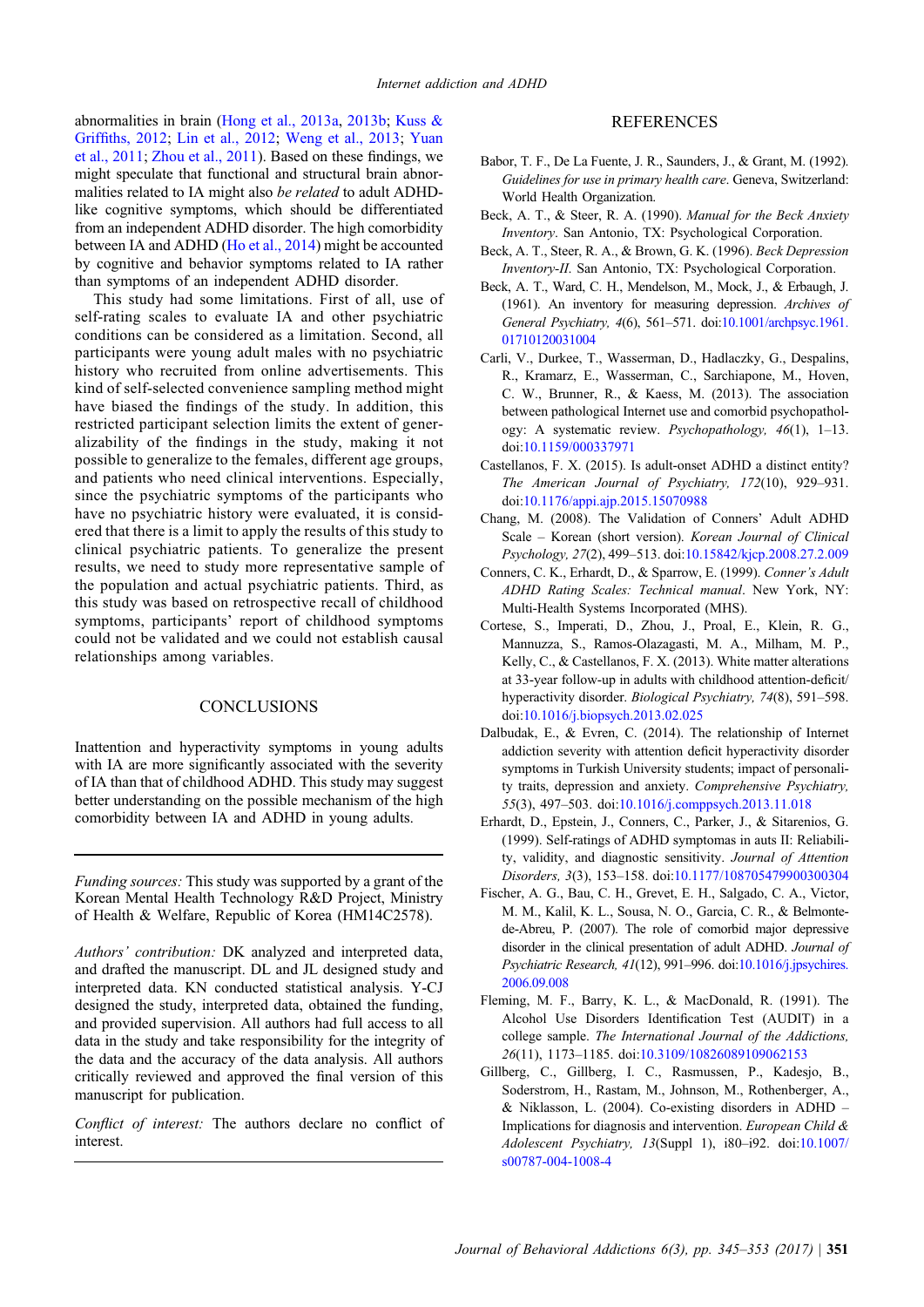- <span id="page-7-0"></span>Halperin, J. M., Trampush, J. W., Miller, C. J., Marks, D. J., & Newcorn, J. H. (2008). Neuropsychological outcome in adolescents/young adults with childhood ADHD: Profiles of persisters, remitters and controls. Journal of Child Psychology and Psychiatry, and Allied Disciplines, 49(9), 958–966. doi:[10.1111/j.1469-7610.2008.01926.x](http://dx.doi.org/10.1111/j.1469-7610.2008.01926.x)
- Hardie, E., & Tee, M. Y. (2007). Excessive Internet use: The role of personality, loneliness and social support networks in Internet addiction. Australian Journal of Emerging Technologies and Society, 5(1), 34–47.
- Heo, S., Oh, J., & Kim, J. (2012). The Korean version of the Barratt Impulsiveness Scale, 11th version: Its reliability and validity. Korean Journal of Psychology: General, 31, 769–782.
- Ho, R. C., Zhang, M. W., Tsang, T. Y., Toh, A. H., Pan, F., Lu, Y., Cheng, C., Yip, P. S., Lam, L. T., Lai, C. M., Watanabe, H., & Mak, K. K. (2014). The association between Internet addiction and psychiatric co-morbidity: A meta-analysis. BMC Psychiatry, 14, 183. doi[:10.1186/1471-244X-14-183](http://dx.doi.org/10.1186/1471-244X-14-183)
- Hong, S. B., Kim, J. W., Choi, E. J., Kim, H. H., Suh, J. E., Kim, C. D., Klauser, P., Whittle, S., Yűcel, M., Pantelis, C., & Yi, S.-H. (2013a). Reduced orbitofrontal cortical thickness in male adolescents with Internet addiction. Behavioral and Brain Functions: BBF, 9, 11. doi:[10.1186/1744-9081-9-11](http://dx.doi.org/10.1186/1744-9081-9-11)
- Hong, S. B., Zalesky, A., Cocchi, L., Fornito, A., Choi, E. J., Kim, H. H., Suh, J. E., Kim, C. D., Kim, J. W., & Yi, S. H. (2013b). Decreased functional brain connectivity in adolescents with Internet addiction. PLoS One, 8(2), e57831. doi:[10.1371/](http://dx.doi.org/10.1371/journal.pone.0057831) [journal.pone.0057831](http://dx.doi.org/10.1371/journal.pone.0057831)
- Karama, S., & Evans, A. C. (2013). Neural correlates of attentiondeficit/hyperactivity disorder in adulthood. Biological Psychiatry, 74(8), 558–559. doi[:10.1016/j.biopsych.2013.07.035](http://dx.doi.org/10.1016/j.biopsych.2013.07.035)
- Kessler, R. C., Adler, L., Barkley, R., Biederman, J., Conners, C. K., Demler, O., Faraone, S. V., Greenhill, L. L., Howes, M. J., Secnik, K., Spencer, T., Ustun, T. B., Walters, E. E., & Zaslavsky, A. M. (2006). The prevalence and correlates of adult ADHD in the United States: Results from the National Comorbidity Survey Replication. The American Journal of Psychiatry, 163(4), 716–723. doi:[10.1176/ajp.2006.163.4.716](http://dx.doi.org/10.1176/ajp.2006.163.4.716)
- Kim, E., Lee, S., & Oh, S. (2003). The validation of Korean Adolescent Internet Addiction Scale (K-AIAS). Korean Journal of Clinical Psychology, 22(1), 125–139.
- Kim, H., Lee, J., Cho, S., Lee, I.-S., & Kim, J.-H. (2005). A preliminary study on reliability and validity of the Conners Adult ADHD Rating Scales-Korean version in college students. Korean Journal of Clinical Psychology, 24(1), 171–185.
- Koo, Y., Choi, K., Bang, Y., Kim, O., Song, H., & Joo, E. (2009). Factor structure of Wender Utah Rating Scale (Korean) in normal female adults. Journal Society of Korean Women Psychiatrists, 7, 63–67.
- Kuss, D. J., & Griffiths, M. D. (2012). Internet and gaming addiction: A systematic literature review of neuroimaging studies. Brain Sciences, 2(3), 347–374. doi:[10.3390/](http://dx.doi.org/10.3390/brainsci2030347) [brainsci2030347](http://dx.doi.org/10.3390/brainsci2030347)
- Kuss, D. J., Griffiths, M. D., & Pontes, H. M. (2017). Chaos and confusion in DSM-5 diagnosis of Internet gaming disorder: Issues, concerns, and recommendations for clarity in the field. Journal of Behavioral Addictions, 6, 103–109. doi:[10.1556/](http://dx.doi.org/10.1556/2006.5.2016.062) [2006.5.2016.062](http://dx.doi.org/10.1556/2006.5.2016.062)
- Lara, C., Fayyad, J., de Graaf, R., Kessler, R. C., Aguilar-Gaxiola, S., Angermeyer, M., Demytteneare, K., de Girolamo, G., Haro, J. M., Jin, R., Karam, E. G., Lépine, J. P., Mora, M. E., Ormel,

J., Posada-Villa, J., & Sampson, N. (2009). Childhood predictors of adult attention-deficit/hyperactivity disorder: Results from the World Health Organization World Mental Health Survey Initiative. Biological Psychiatry, 65(1), 46-54. doi[:10.1016/j.biopsych.2008.10.005](http://dx.doi.org/10.1016/j.biopsych.2008.10.005)

- Lee, B., Lee, C., Lee, P., Choi, M., & Namkoong, K. (2000). Development of Korean version of Alcohol Use Disorders Identification Test (AUDIT-K): Its reliability and validity. Journal of the Korean Academy of Addiction Psychiatry, 4(2), 83–92.
- Lee, Y., & Song, J. (1991). A study of the reliability and the validity of the BDI, SDS, and MMPI-D scales. Korean Journal of Clinical Psychology, 10(1), 98–113.
- Lin, F., Zhou, Y., Du, Y., Qin, L., Zhao, Z., Xu, J., & Lei, H. (2012). Abnormal white matter integrity in adolescents with Internet addiction disorder: A tract-based spatial statistics study. PLoS One, 7(1), e30253. doi[:10.1371/journal.pone.](http://dx.doi.org/10.1371/journal.pone.0030253) [0030253](http://dx.doi.org/10.1371/journal.pone.0030253)
- Moffitt, T. E., Houts, R., Asherson, P., Belsky, D. W., Corcoran, D. L., Hammerle, M., Harrington, H., Hogan, S., Meier, M. H., Polanczyk, G. V., Poulton, R., Ramrakha, S., Sugden, K., Williams, B., Rohde, L. A., & Caspi, A. (2015). Is adult ADHD a childhood-onset neurodevelopmental disorder? Evidence from a four-decade longitudinal cohort study. The American Journal of Psychiatry, 172(10), 967–977. doi[:10.1176/appi.ajp.2015.](http://dx.doi.org/10.1176/appi.ajp.2015.14101266) [14101266](http://dx.doi.org/10.1176/appi.ajp.2015.14101266)
- Mueser, K. T., Drake, R. E., & Wallach, M. A. (1998). Dual diagnosis: A review of etiological theories. Addictive Behaviors, 23(6), 717–734. doi[:10.1016/S0306-4603\(98\)00073-2](http://dx.doi.org/10.1016/S0306-4603(98)00073-2)
- Ni, H. C., & Gau, S. S. (2015). Co-occurrence of attention-deficit hyperactivity disorder symptoms with other psychopathology in young adults: Parenting style as a moderator. Comprehensive Psychiatry, 57, 85–96. doi:[10.1016/j.comppsych.2014.](http://dx.doi.org/10.1016/j.comppsych.2014.11.002) [11.002](http://dx.doi.org/10.1016/j.comppsych.2014.11.002)
- Patton, J. H., Stanford, M. S., & Barratt, E. S. (1995). Factor structure of the Barratt Impulsiveness Scale. Journal of Clinical Psychology, 51(6), 768–774. doi:[10.1002/1097-4679](http://dx.doi.org/10.1002/1097-4679(199511)51:6%3C768::AID-JCLP2270510607%3E3.0.CO;2-1) (199511)51:6<[768::AID-JCLP2270510607](http://dx.doi.org/10.1002/1097-4679(199511)51:6%3C768::AID-JCLP2270510607%3E3.0.CO;2-1)>3.0.CO;2-1
- Polanczyk, G., de Lima, M. S., Horta, B. L., Biederman, J., & Rohde, L. A. (2007). The worldwide prevalence of ADHD: A systematic review and metaregression analysis. The American Journal of Psychiatry, 164(6), 942–948. doi[:10.1176/](http://dx.doi.org/10.1176/ajp.2007.164.6.942) [ajp.2007.164.6.942](http://dx.doi.org/10.1176/ajp.2007.164.6.942)
- Shaw, P., Malek, M., Watson, B., Greenstein, D., de Rossi, P., & Sharp, W. (2013). Trajectories of cerebral cortical development in childhood and adolescence and adult attention-deficit/hyperactivity disorder. Biological Psychiatry, 74(8), 599–606. doi[:10.1016/j.biopsych.2013.04.007](http://dx.doi.org/10.1016/j.biopsych.2013.04.007)
- Sobanski, E. (2006). Psychiatric comorbidity in adults with attention-deficit/hyperactivity disorder (ADHD). European Archives of Psychiatry and Clinical Neuroscience, 256(Suppl 1), i26–i31. doi:[10.1007/s00406-006-1004-4](http://dx.doi.org/10.1007/s00406-006-1004-4)
- Sobanski, E., Bruggemann, D., Alm, B., Kern, S., Deschner, M., Schubert, T., Philipsen, A., & Rietschel, M. (2007). Psychiatric comorbidity and functional impairment in a clinically referred sample of adults with attention-deficit/hyperactivity disorder (ADHD). European Archives of Psychiatry and Clinical Neuroscience, 257(7), 371–377. doi:[10.1007/s00406-007-0712-8](http://dx.doi.org/10.1007/s00406-007-0712-8)
- Ward, M. F., Wender, P. H., & Reimherr, F. W. (1993). The Wender Utah Rating Scale: An aid in the retrospective diagnosis of childhood attention deficit hyperactivity disorder.